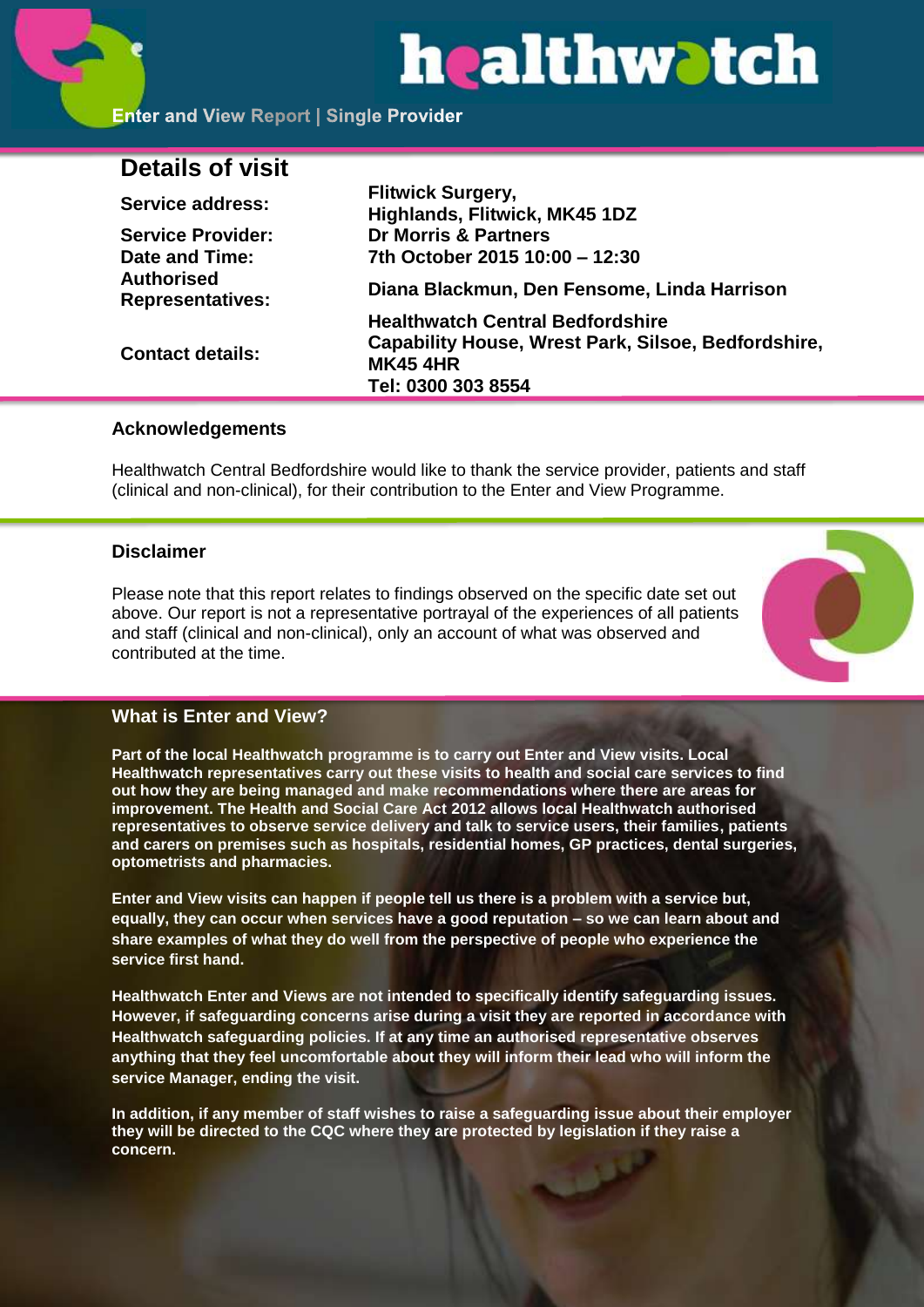# **Purpose of the visit**

- $\triangleright$  To engage with patients of GP Practices and understand how dignity is being respected;
- $\triangleright$  Identify examples of good working practice;
- $\triangleright$  Observe patients engaging with staff (clinical and non-clinical), and their surroundings.

# **Strategic drivers**

- Care Quality Commission dignity and wellbeing strategy.
- GP Surgeries are a Local Healthwatch priority.

# **Methodology**

This was an announced Enter and View visit to the Highlands Surgery in Flitwick.

A letter and posters announcing Healthwatch Central Bedfordshire's (HWCB) visit were previously sent to the practice. A questionnaire was also sent to the Practice Manager to complete prior to the visit.

Healthwatch Central Bedfordshire also delivered copies of a questionnaire for patients to fill in, together with a 'response box', to post their completed questionnaires, prior to HWCB's visit. The purpose was to minimise disruption and inconvenience to patients during the visit.

On the day of the visit, the Practice Manager had arranged 'booked slots' for HWCB representatives to talk to several GPs and members of their administration and clinical staff. This was in addition to speaking to patients in the waiting area. Representatives also undertook a tour of the premises to observe accessibility, including disabled access, the availability of patient information and condition of the building.



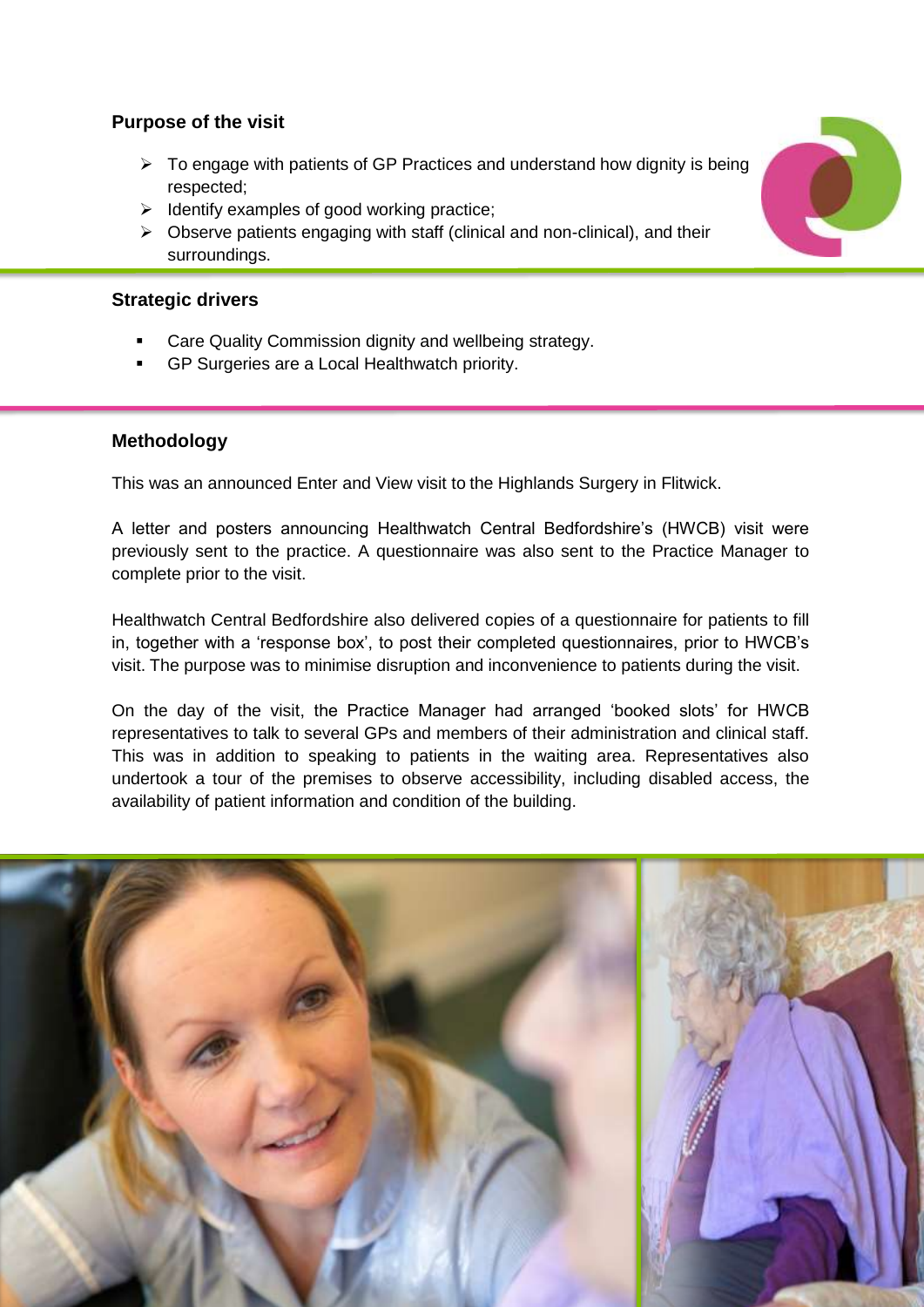# **Summary of findings**

The Practice operates from a purpose built (1982) premises, which is owned by the Partners. The Practice is situated next to Flitwick Clinic, which houses Allied Health Professionals and Community Services. There is also an independent Pharmacy located within the building. All areas accessed by patients are on ground level with wheelchair access and assistance if necessary.

# **Results of visit**

## **Staff**

The Practice has the following members of staff:

- Seven GPs four GP Partners;
- **Two male GPs and five female GPs;**
- **Four Practice Nurses:**
- One Nurse Prescriber:
- Three Locum Nurses, 2 x ST3 1 x ST4;
- One Phlebotomist:
- Three Healthcare Assistants (HCAs);
- **Eight Reception Staff;**
- Nine other staff (Administration etc.);

#### **Specialist Services provided**

- MSK (Musculoskeletal) (Horizon Healthcare), Rheumatology, Physiotherapy;
- **Minor Illness;**
- **Travel Clinic:**
- Cryotherapy;
- Phlebotomy;
- **Asthma**;
- **Sexual Health;**
- **Cervical Smear Testing;**
- Counselling;
- COPD;
- **Diabetes**;
- **Spirometry;**
- **INR (Warfarin Monitoring);**
- **-** Doppler;
- Compression Bandaging;
- **Dietician:**
- Midwife;
- **CALS (Community Alcohol Liaison Service):**
- **Alzheimer's Society**

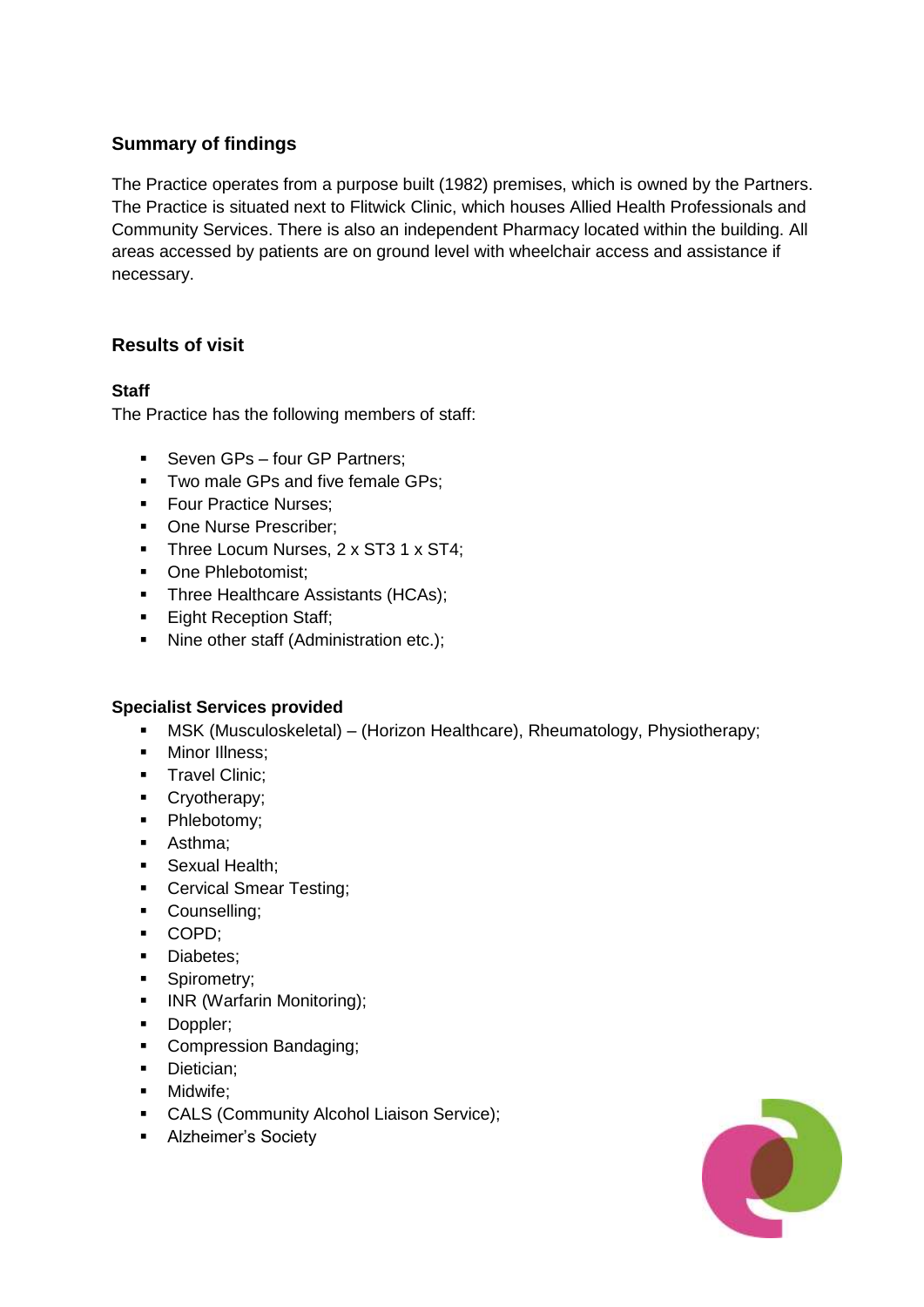#### **Surgery Hours**

- $\triangleright$  Monday 8:00 am to 8:00 pm  $\}$
- Tuesday 8:00 am to 8:00 pm  $\}$  6:00 pm 8:00 pm by appointment only
- $\triangleright$  Wednesday 8:00 am to 8:00 pm }
- $\triangleright$  Thursday 8:00 am to 6:00 pm
- $\triangleright$  Friday 8:00 am to 6:00 pm
- $\triangleright$  Saturday 8:30 am to 10:30 am Two Sat's of each month, by appointment only.
- > Sunday Closed

## **Results of visit**

#### **Environment**

On entry to the practice, Healthwatch Central Bedfordshire representatives found the area to be clean, light and airy, although the rear of the waiting area did appear gloomy. Ample space was available in front of the reception desk to afford some level of confidentiality for patients. There is plenty of seating, a large fish tank, a Blood Pressure self-monitoring machine and child friendly activities. The whole area is also wheelchair accessible, with a call system outside the main entrance for the use of disabled patients.

Other observations included:

- $\triangleright$  A comprehensive display of information leaflets and posters;
- $\triangleright$  Names of GPs displayed, without photographs;
- $\triangleright$  Complaints information and form displayed;
- $\triangleright$  Accessible toilet facilities for patients;
- $\triangleright$  Hearing Loop installed:
- $\triangleright$  All consulting and treatment rooms well signposted;
- $\triangleright$  HWCB and Friends & Family response boxes available;
- $\triangleright$  SystmOne electronic booking-in terminal installed by the entrance door\* (see recommendation below);
- $\triangleright$  Hand sanitisers available:
- $\triangleright$  The waiting area has a comfortable ambient temperature;
- $\triangleright$  Collection point for surplus spectacles to be sent to Africa.

#### **Car Parking**

The car park area, which is shared with the Flitwick Clinic, is owned by NHS Propco, and has three spaces for disabled drivers, however the design of the car park is such that entrance and egress can be challenging as spaces are small and limited in number. At busy times this can cause 'difficulties'.

There is also one disabled parking bay immediately adjacent to the entrance to the surgery.

#### **Patient Information**

An abundance of Patient Information is displayed around the waiting area. Messages are also displayed on the electronic Scrolling Ticker Display which is also the call system for patient appointments.

#### **Registration at the Practice(s)**

The Practice Manager informed representatives that new patients register at the Practice in person; any new patients who telephone will be asked to attend the Practice with evidence of identity and address. If these patients need an appointment on the day, they will be given an emergency appointment.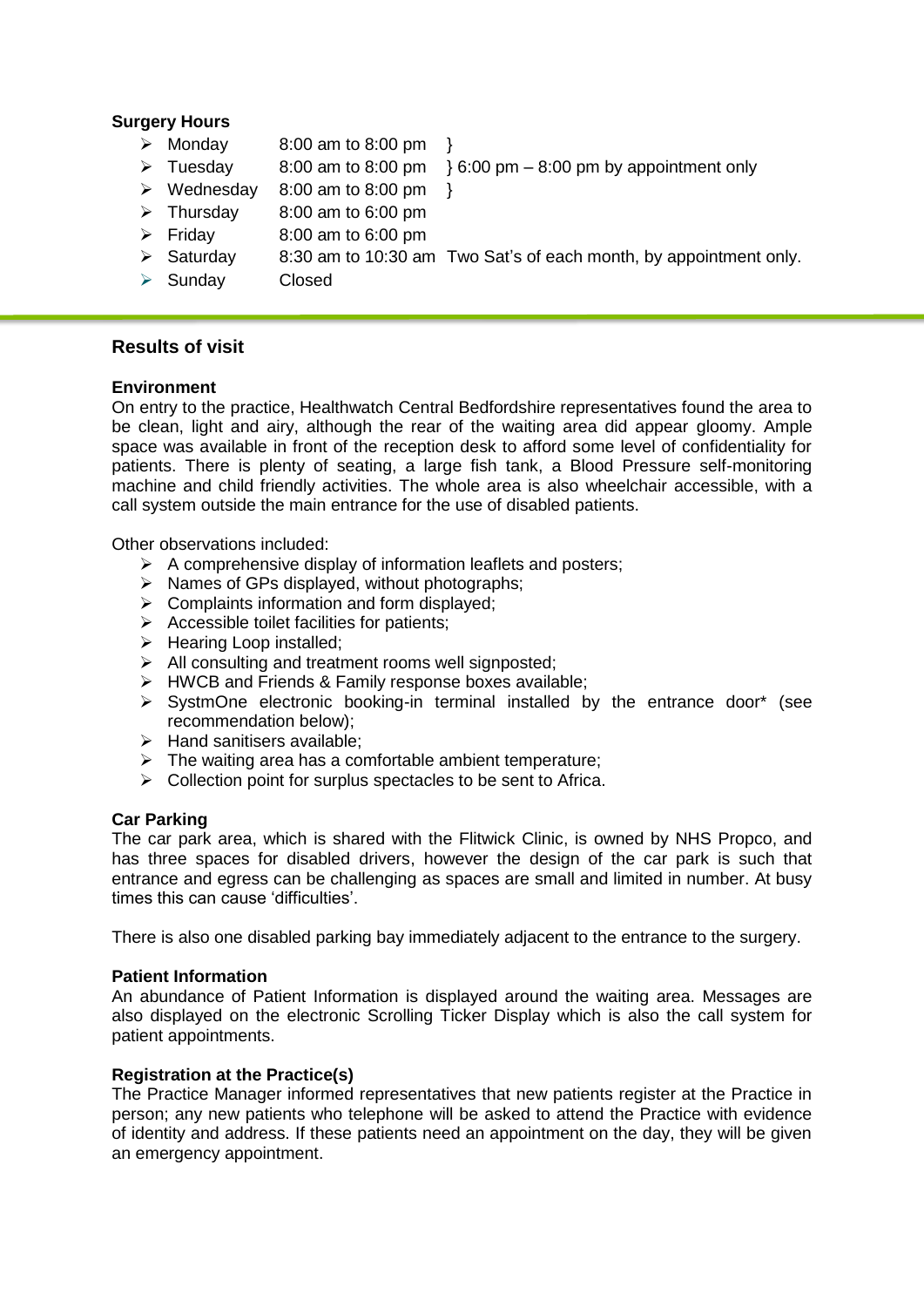#### **Patient Participation Group (PPG)**

The Practice has a virtual PPG as well as a 'live' group. The virtual PPG is contacted via the website and email, the active PPG meets quarterly on a Monday evening, scheduled to be held a week or two prior to the Locality PPG meetings. The Senior Partner attends the PPG along with the Practice Manager.

The group has an active core of 8-12 members, with ages ranging from 40+ to the 70s, which historically has helped in the design of survey questionnaires and the collection and collation of data.

A working party from the PPG is currently working with the Practice Manager on a project to better inform patients about their rights and responsibilities with a view to improving the overstretched appointments system.

#### **Patient Consultation**

Patients are consulted in several ways as outlined by the Practice Manager including questionnaires completed in the waiting room and posted into response boxes, plus the Friends & Families survey. The Practice Manager advised that she will sometimes sit in the waiting room and chat to patients.

Actions and results from these methods are fed back to the PPG at meetings and published on the Practice website.

#### **Appointments System**

The Practice manager informed representatives that appointments are bookable in three ways; online using SystmOne, in person or by telephone. The 'in person' system is such that when the surgery doors open at 8:00 am patients enter the waiting area and take a numbered ticket, then sit and wait until the receptionist calls their number, whereupon they see the receptionist and will be given an appropriate appointment.

Appointments are currently made available to be booked: 4-6 weeks in advance (50%), 48 hours in advance (30%) and on the day (10%). The remaining 10% of appointments are given as emergency appointments.

Each GP on duty, each day, holds two emergency appointment sessions, and the duty Emergency GP sees, on average, 30 emergency appointments per day. This may appear to be an inordinately high number of 'emergencies' and highlights the need for an overhaul of the appointments system and also the need for 'patient education' into what constitutes an emergency.

Representatives understand that the current system is not sustainable and HWCB has agreed to work with the Practice to identify patient expectations and to support the development of a sustainable appointments system. A particular issue highlighted by the Practice Manager is the percentage of DNAs (Did Not Attends) where patients have appointments booked and fail to attend. Representatives were advised by the Practice Manager that this happens with emergency appointments as well as regular appointments.

The Practice offers extended surgery hours to accommodate patients who are commuters; evening & weekend surgeries (pre-booked appointments only) Monday - Wednesday 6.30pm - 8.00pm and Saturday 8.30am - 10.15am (appointments offered twice monthly). The take-up for these appointments is generally quite good which would indicate a need for 'outside of normal hours' appointments.

#### **Out of Hours Care**

Out of hours care for the practice is provided by Care UK. The out of hours number is provided on the surgery answerphone and is shown on the Practice website as is the NHS 111 service.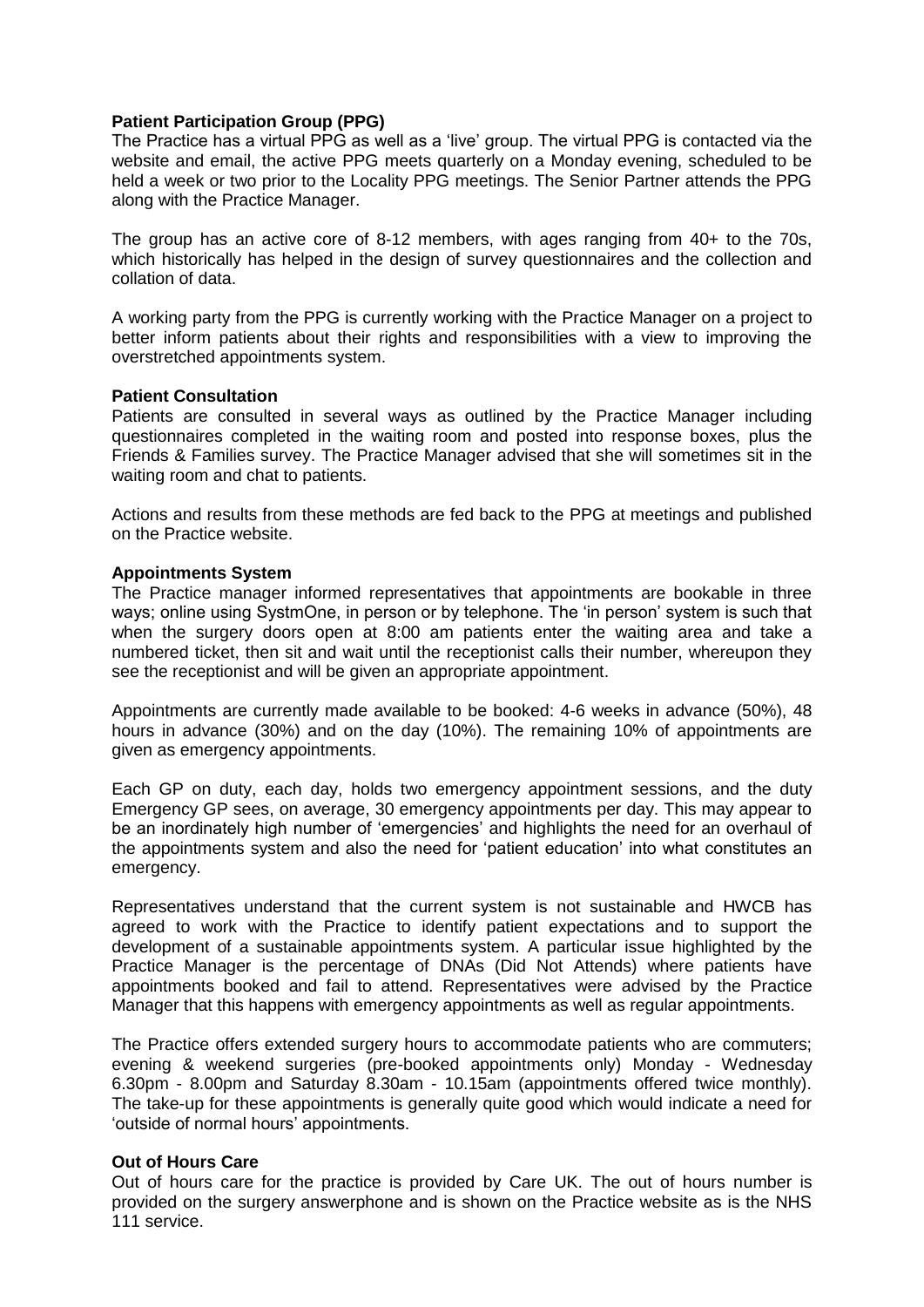#### **Medication & Prescriptions**

The Practice Manager advised HWCB representatives that Repeat Prescriptions may be requested in person, by fax or post, online via SystmOne or by placing the slip in the Prescriptions Letterbox at the surgery. Prescriptions are normally ready in four working days. The Surgery, under current NHS rules, may only dispense directly to patients who live at least 1.6 km away from a Pharmacy or who would have difficulty accessing one; this is mitigated by the presence of an independent Pharmacy in the building.

Medication reviews are carried out with the patient at least annually, but are monitored more frequently depending on the medications prescribed for each patient.

#### **Patient Questionnaire Results**

The Practice currently has 16,000 patients registered. A total of 20 survey questionnaires were completed during the preceding two weeks.

Results of the questionnaires completed at the Practice were as follows:

- 1. 20% of respondents said they had received a Practice Handbook when registering, 15% had not and 65% couldn't remember.
- 2. 65% said they had found it easy to register, 35% could not remember.
- 3. 30% knew there was a PPG, 70% did not.
- 4. None of the respondents was a member of the PPG.
- 5. 43% of respondents used the telephone to book appointments, 34% used online booking and 23% booked in person.
- 6. Asked if appointments were available in 'unsocial hours', 20% said 'Yes', 40% said 'No' and 40% did not know.
- 7. 20% said they could get an appointment when they wanted one, 45% said they could not, and 35% gave other responses (see below).
- 8. 70% received text reminders of their appointments, 5% did not and 25% did not have a mobile telephone.
- 9. 'Are you given a choice of Health Professional when booking an appointment?' 30% said 'Yes' and 70% said 'No'.
- 10. 'What choice of Health Professional are you offered?' 42% GP, 29% Minor Illness Nurse, 16% Healthcare Assistant, 13% did not answer.
- 11. 75% of respondents knew the surgery opening hours, 25% did not.
- 12. On the question of what to do to access out of hours care, the majority of respondents would ring 111 or 999, or go to A&E, closely followed by ringing the surgery for the Out of Hours number, with one third of respondents being unsure of what to do.
- 13. Asked if they felt they had enough time with their GP, Nurse or HCA to discuss their issues, 55% replied 'Yes', 25% 'No' and 20% were unsure.
- 14. 65% felt that their GP, Nurse or HCA listened to them and considered their opinions, 10% did not and 25% were unsure.
- 15. 50% of respondents said that Reception Staff and the Practice Manager were helpful and understanding, 15% said they were not and 35% were unsure.
- 16. 50% of those who answered said that they would recommend the surgery to others, 20% said they would not and 30% were unsure.
- 17. 30% said they would know how to make a complaint about the surgery 70% would not.

Additional responses to Q7; 'Can you get an appointment when you need one?'

- *'Wait 3-4 weeks to see your own doctor';*
- *'Very difficult to get through on phone';*
- *'Sometimes, but not often enough';*
- *'Not always, especially with a preferred doctor';*
- *'Urgent OK – others, long wait;'*
- *'Not always, but rarely urgent so I can wait';*
- *'Normally';*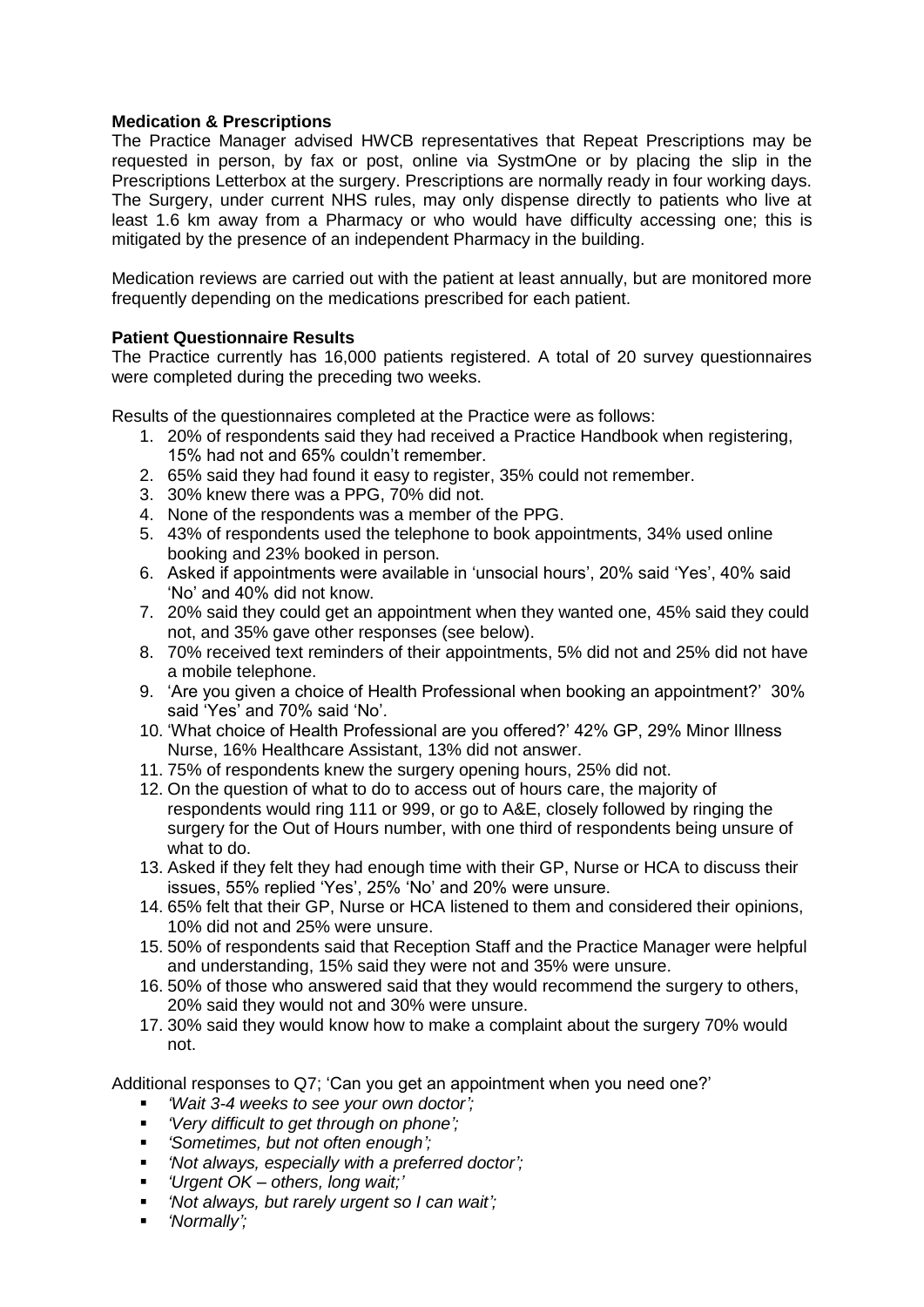- *'If doctor says to make one after appointment is very quick, if trying for a first appointment can be weeks, especially if you can't get in for all hours';*
- *'Have to book emergency appointment to be seen';*
- *'Very difficult to book appointments in advance, either online or on phone. Not convenient for routine follow-up appointments for a commuter'.*
- *'Appointments are all taken online – discriminating if you haven't got that facility'.*
- *'Told all appointments are taken, ring at 8:30 in the morning!! Can't get through until 9:00 am!'*

#### **Interaction between Patients and Staff**

HWCB representatives observed interactions between patients and staff, both administrative and clinical. HWCB noted that all interactions were carried out in a courteous, professional and friendly manner. However, on one occasion a HWCB representative was kept waiting at the reception desk window for a length of time as two receptionists were having a conversation without acknowledging the representative's presence. We understand the importance of such conversations however, a very quick acknowledgement of the representative's presence would have been appropriate, as we feel that if a similar situation arose with a patient, this may antagonise a patient unnecessarily.

#### **Clinical and non-clinical staff**

All members of staff seen and spoken to during the visit were friendly and helpful to the representatives and to the patients they were observed interacting with. This included both clinical and non-clinical staff. Staff spoken to during the visit explained that they liked working at the Practice and felt the service provided at the surgery was good.

Receptionists rotate their duties between the front reception desk and the back office telephones. A panic button on each computer is used by nurses and care assistants; the Practice also has an emergency plan for such eventualities.

All staff undertakes annual mandatory training in several disciplines including Moving & Handling; Fire Safety; Adult Safeguarding; Child Safeguarding and others.

Representatives were advised by the Practice Manager that the Practice has agreed to become a Nurse Training Practice, training Community Nurses to become Practice Nurses, which takes at least a year to achieve. The hope and intention is that the newly skilled Practice Nurse(s) will join the Practice which will reduce the need to use very expensive agency Practice Nurses.

All staff spoken to during the visit was very well aware of the shortcomings of the appointments system and recognised the need for change, to improve the patient experience. Issues with the appointments system can be attributed to the increasing local population and the difficulties experienced by the practice in recruiting replacement and/or additional clinical staff, which is a reflection of the national situation.

HWCB representatives also felt there was a consensus amongst staff with regard to the need for a programme of education and management of patient expectations and responsibilities.

#### **Community Nurses**

SEPT (South Essex Partnership Trust) Community Nurses work daily from the Practice. A monthly meeting takes place between the Community Matron, Macmillan Nurses and the Adult Social Care Team. However, HWCB representatives were advised that there is a lack of management representation from SEPT at these meetings, which has given rise to feelings of a lack of support from SEPT.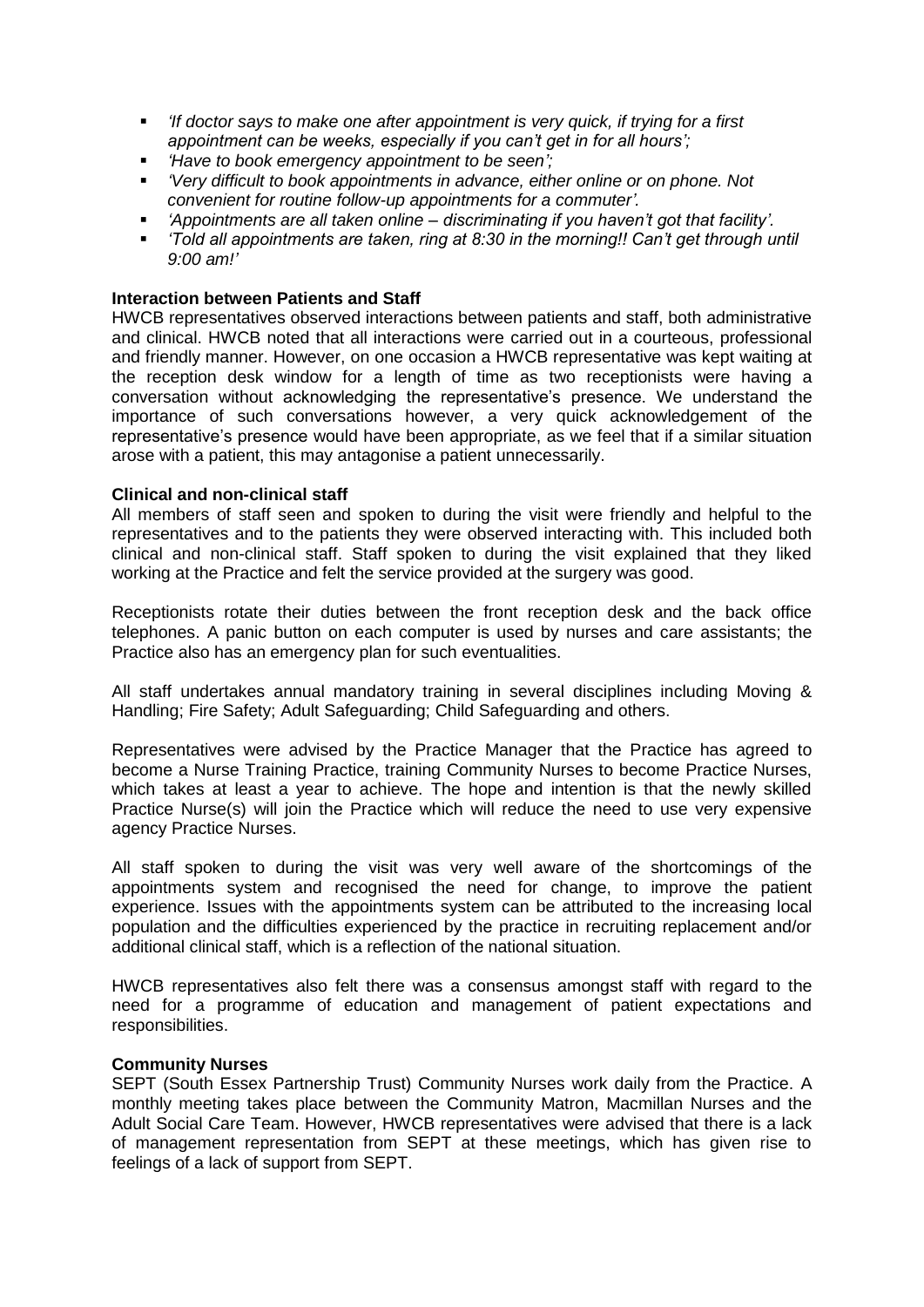HWCB Representatives were advised that *'Our patch changes on a regular basis and we are overworked and under pressure, made to work to contract, not towards patient care'*; and *'There is a lack of training and we sometimes miss things due to the pressure.'*

#### **Concerns/Complaints Procedure**

The Practice Manager informed representatives that the Practice has a complaints procedure. A Patient Complaint Form will be given to a patient who has a concern about the service received. The patient would need to either complete the form or write directly to the Practice Manager.

The Practice scored four out of five on HWCB's Mystery Shopper report **'Investigating the Complaints Process – General Practice'** in 2015, and representatives are pleased to report that remedial action was taken and that the Practice now scores five out of five. The remedial action taken related to the retraining of the reception staff in the Complaints Procedure.

However, HWCB representatives felt that the website link to the Complaints Procedure was almost buried in the section entitled 'Practice'. HWCB would recommend that a more prominent link to the Policy ought to be placed on the front page of the website.

#### **Additional Findings**

Since the visit to the Practice, HWCB Representatives have met with the Practice Manager and agreed to work with the Practice to address issues in relation to the current appointment system and support the education of patients.

HWCB is also aware that the PPG has a working group which is currently engaged in patient education activities.

#### **General comments received from patients at Flitwick surgery included:**

- *'Made to feel that you are wasting doctors time when you need to see doctor (by reception staff)';*
- *'It's impossible to get an appointment unless it's an emergency or you wait weeks, nothing in between';*
- *I' think this surgery does its best under the circumstances – cutbacks by government'.*
- *'I feel that there are not enough doctors nowadays at this practice with the increase in population and inevitably the service is stretched';*
- *'I have always been very pleased with the care and treatment I have received at Flitwick Surgery, and find the onsite Pharmacy very useful and helpful.'*
- *'Everything is great with Flitwick Surgery. Thank you as usual';*
- *'Poor communication skills exist in all areas of the Practice. The car parking is horrendous, not only are there not enough spaces, the roads are only big enough for one car to drive down, causing traffic all the way back to the High Street. I've heard other local Practices (e.g. Ampthill) have availability much sooner than here. If I wasn't receiving treatment at this Practice I might consider switching to Ampthill, but I understand all staff, reception and medical professionals are doing all they can, there's just a very high demand currently';*
- *'Good doctors seem to work only part-time; therefore it seems impossible to properly book appointments in advance. Some doctors seem to just want to: a) Get to the next patient. B) Dish out medication without proper evaluation. Phoning at 08:30 for an appointment can take up to ½ an hour to get through'.*
- *'This surgery does a good job but I think it's under a lot of pressure'.*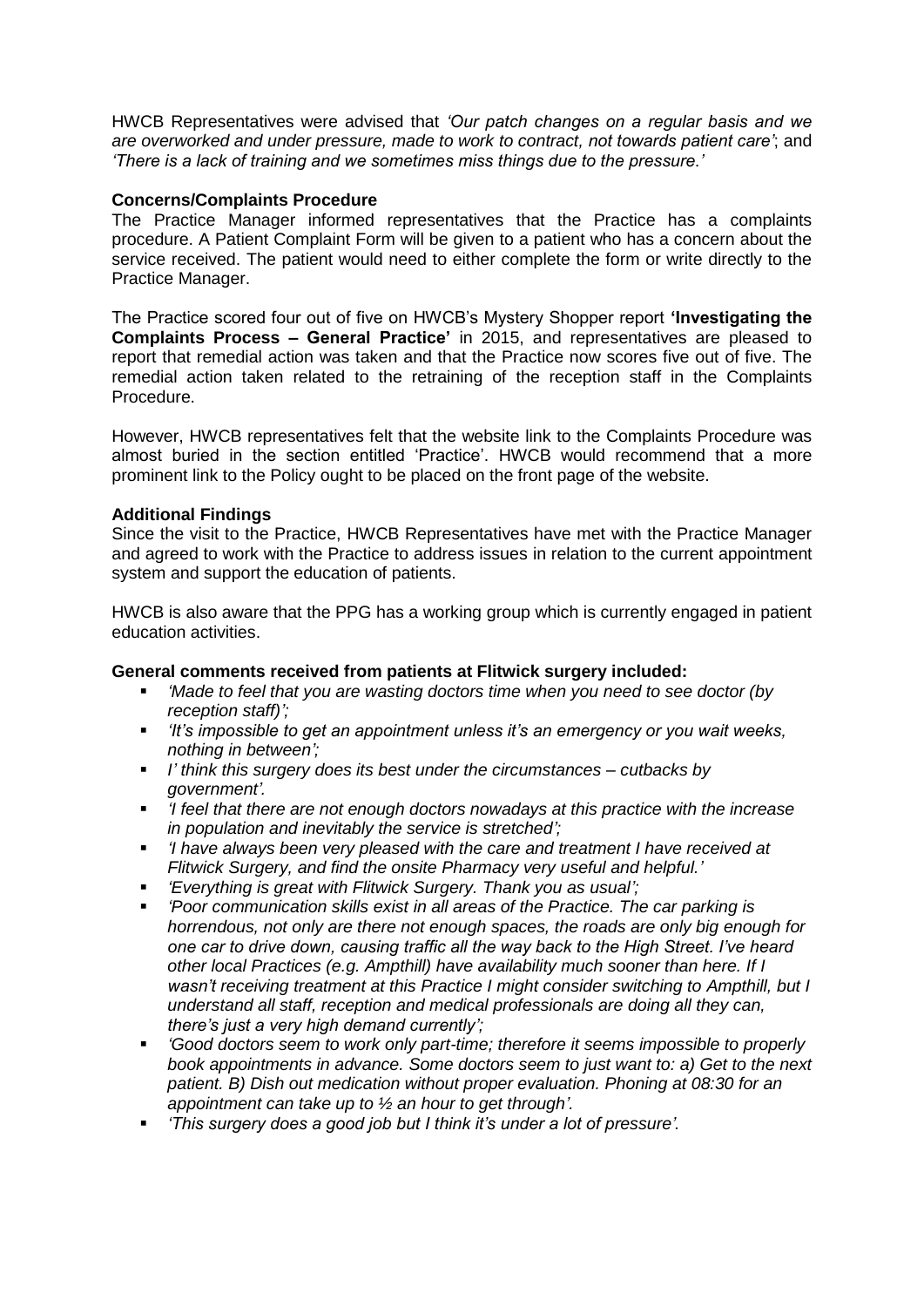# **Recommendations**



In its present location, the SystmOne booking-in terminal is not visible to the patient entering the surgery. Regular users of the surgery will be well aware of its location, but occasional users will not, and on entering the surgery the first thing in view is the reception desk window (or indeed the queue at the window) which will naturally draw the patient towards it.

HWCB recommends that consideration be given to re-siting the terminal to a more prominent, visible position with clear, bold signage. This may help to ease pressure on staff time at the reception window.

HWCB recommends that in light of the answers to Q 12 of the survey (as detailed above), a programme of educating the patients on what to do to access out of hours care is instigated as soon as possible.

As stated in the main body of the report, HWCB representatives felt that the website link to the Complaints Procedure was almost buried in the section entitled 'Practice'. HWCB would recommend that a more prominent link to the Policy ought to be placed on the front page of the website.

Finally, Healthwatch Central Bedfordshire recommends that this report is shared with the patients and staff (clinical and non-clinical) of the Practice and to advise that if they should wish to contribute any additional comments about the report, to contact Healthwatch Central Bedfordshire direct